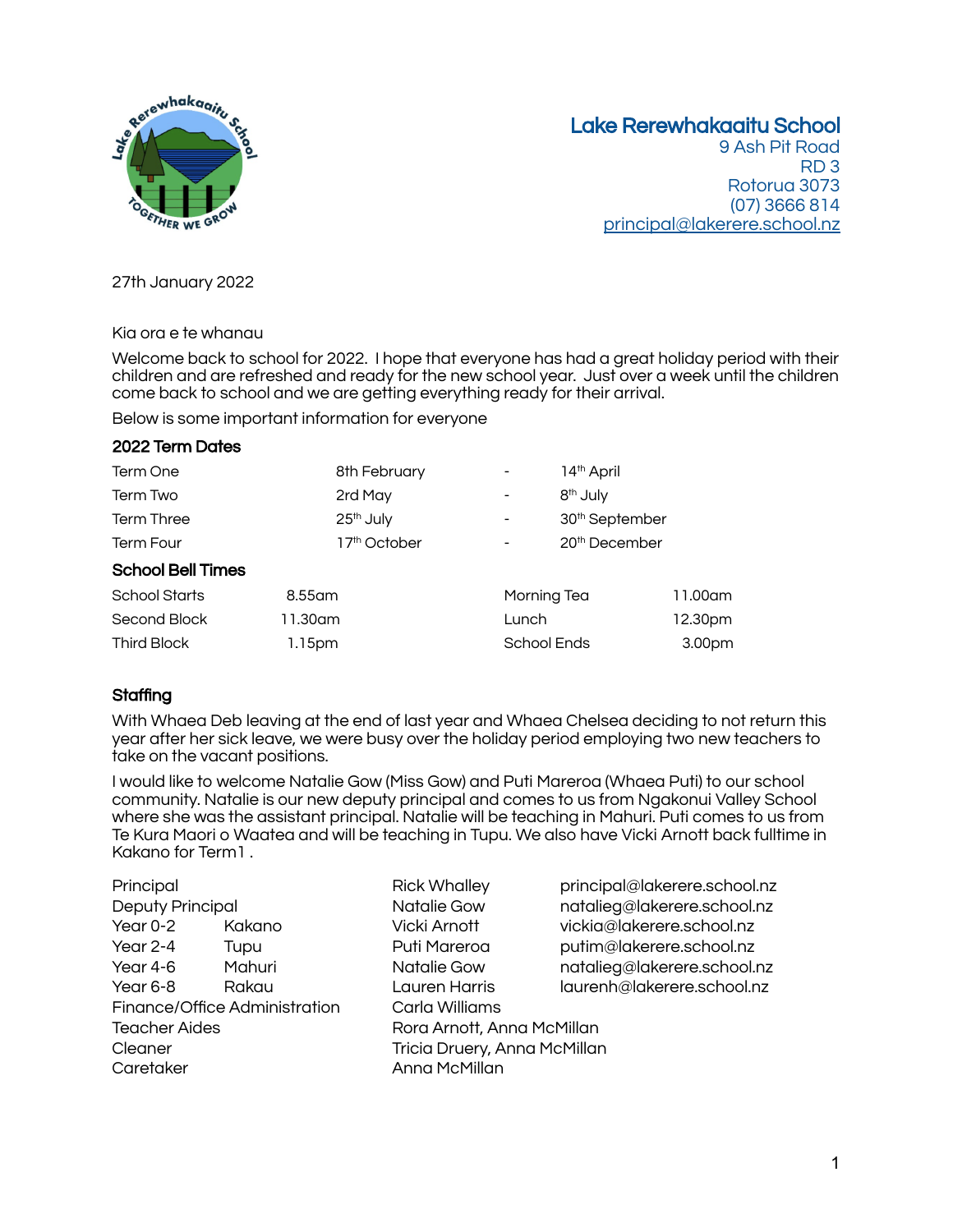#### **Buses**

Go Bus is our new bus contractor effective from the start of this school year. We have been advised that both the Lake and Waimangu buses will be running as usual from the start of term. For any bus transport queries, please contact GoBus Rotorua.

Parents need to ensure that their children are ready at least 5 minutes prior to catch the bus in a safe place.

After school, the children that travel on the bus meet quickly on the decked area outside Tupu. If a child is being collected from school or travelling on the other bus on a particular day, notification must be made via text or phone call to the school phone or a note must be sent to school by the parent explaining the change.

Behaviour on the bus is a shared responsibility between the bus company, parents and the school. The school reserves the right to withhold permission to travel on the bus with instances of poor behaviour.

If you pick your child up from school, please ensure they are signed out and let the teacher know.

#### School Lunches

We are fortunate to be enrolled in the Ka Ora, Ka Ako Free School Lunches scheme for all our tamariki. These nutritious lunches are provided each day by Waimangu Volcanic Valley.

Please ensure your child brings a water bottle and snack for morning tea.

#### **Stationery**

Students' stationery will be delivered in bulk to school, at no cost to families due to some wonderful local sponsorship. We will distribute these directly to classes once they arrive.

#### COVID Update

Now that we have Omicron in the community there are certain restrictions and protocols that we will need to follow to keep our community and children safe. We will be starting school in the Red traffic light system.

#### Omicron and testing

We have all seen the very large numbers of cases overseas and we will very likely see much larger numbers of cases in Aotearoa than we have previously experienced in the last two years. While Omicron is more transmissible than previous strains, most people who get COVID-19 will have a mild to moderate illness and will fully recover in their own home.

However, some of our community who are immune compromised, are ill or have other vulnerabilities, even when they are fully vaccinated, could be more affected by Omicron. So, we all need to continue to play our part to minimise the spread of the virus.

In regard to testing, the health system currently has capacity to process 40,000 PCR tests a day. PCR testing is the most accurate test for COVID-19 and will continue to be used while New Zealand is in the stamp-it-out phase.

Rapid Antigen Tests (RATs) will begin to be used more widely over time. They are not as accurate as PCR tests and this means that some people who do have COVID-19 will get a negative test result back. There are currently 4.6 million RATs in the country and 10s of millions ordered.

If you are symptomatic or need to be tested to access a workplace or service, you will be guided at the time on which test is best for you.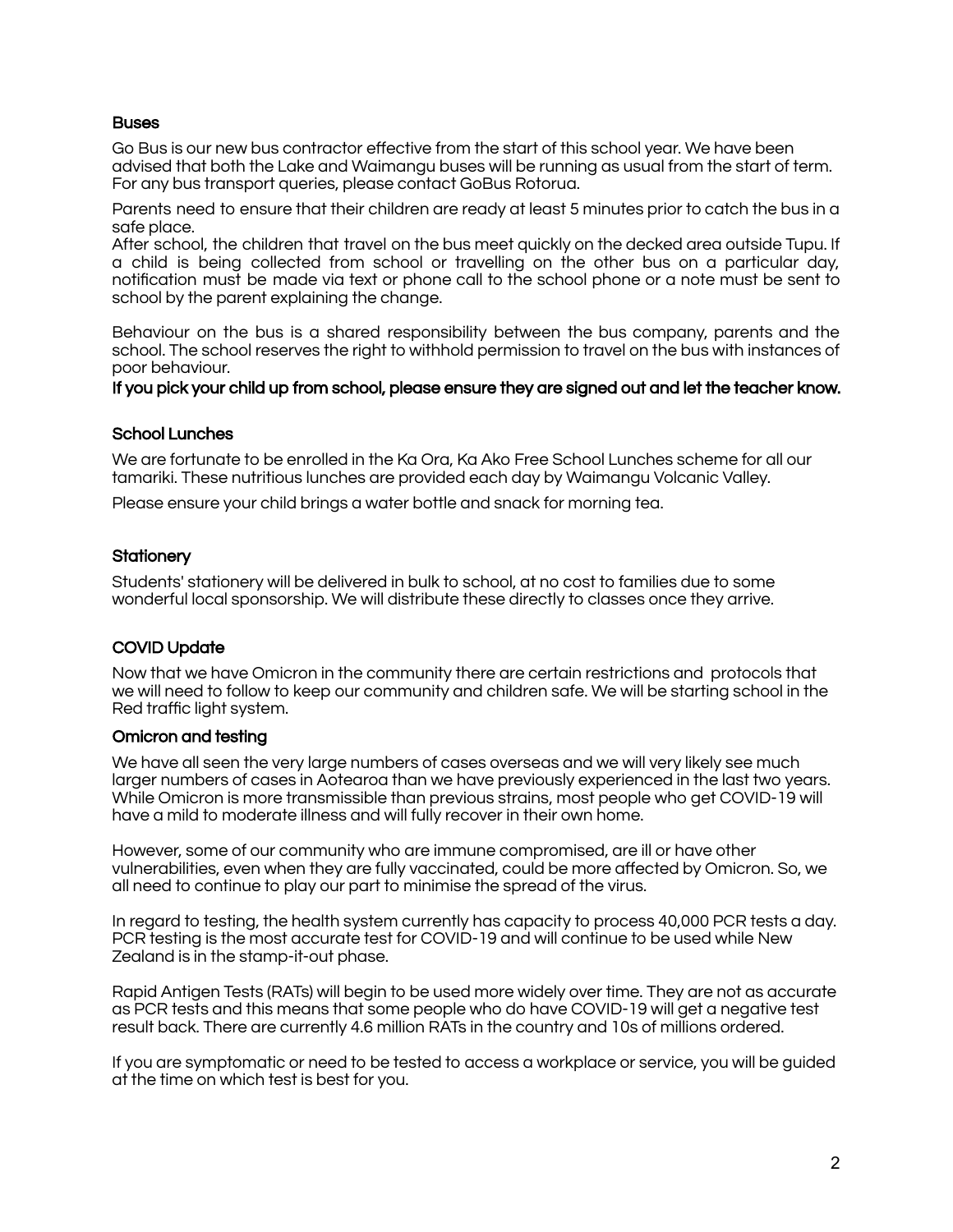#### Managing cases in our school

We have a good contact tracing system in place so that if there is a confirmed case who has been at school while infectious, we can quickly identify who was a close contact of that person. We will then quickly advise those contacts of what they need to do.

Only if the Ministry of Health or the Ministry of Education advises to do so, would we consider closing a physical onsite school and moving to distance learning for everyone. At Red we will keep everyone learning onsite for as long as we can.

Please make sure your contact details we have on file are up to date, so we can get in touch with you if needed.

#### Face coverings

Public health advice is that an appropriate face covering will fit snugly and seal well around facial contours. This can include single use, disposable masks (medical masks) and reusable fabric masks with three layers.

Don't worry if you don't have these specific types of face coverings, as public health experts also say that any face covering is better than no face covering. Children should bring their own masks and have spares in their bag. However, we will have masks at school for those that require them.

The Unite Against COVID-19 website also has information on how to make a face [covering.](https://covid19.govt.nz/prepare-and-stay-safe/keep-up-healthy-habits/wear-a-face-covering/how-to-make-a-face-covering/)

For those of you with children who might be reluctant to wear a face covering, there is som[e](https://healthblog.uofmhealth.org/childrens-health/5-ways-to-get-young-kids-to-wear-face-masks?amp) helpful advice from [Michigan](https://healthblog.uofmhealth.org/childrens-health/5-ways-to-get-young-kids-to-wear-face-masks?amp) Health, including using simple, specific explanations about why they need to wear a face covering, adults being the role models, providing small rewards for wearing them, bringing face coverings into play such as drawing face coverings on characters in colouring books, or letting them choose/make the mask. The basic requirements currently are:

- Face masks are required:
	- for all ākonga Years 4 and up when indoors or in close contact with others
	- for staff working to provide or support the provisions of education for Years 4 and up
	- Currently public transport and school transport requires face coverings to be worn for those aged 12 and above at Red, however there has now been agreement to extend this to Year 4 and above so that the requirements are consistent. We will advise you when this change takes effect.
- All visitors, parents/whanau must report to the office when entering school
- All visitors, parents/whanau must wear a mask and scan in when entering school.
- Essential support services and agencies such as learning support services may be on site.
- No non-essential visitors on site.
- Children with complex medical needs can seek advice from their health professional about whether it is appropriate to come to school. Parents, caregivers and students will need to work with the school to develop a plan to support attendance on site.
- Support for off site learning will be provided for those who are advised to remain at home.
- If you or your child is showing symptoms of the cold or flu, please get tested and stay home.

We will be updating this information as and when we receive it from the Ministry of Education and the Ministry of Health. We appreciate your cooperation and help in this trying time of COVID and look forward to when we can get to some semblance of normality.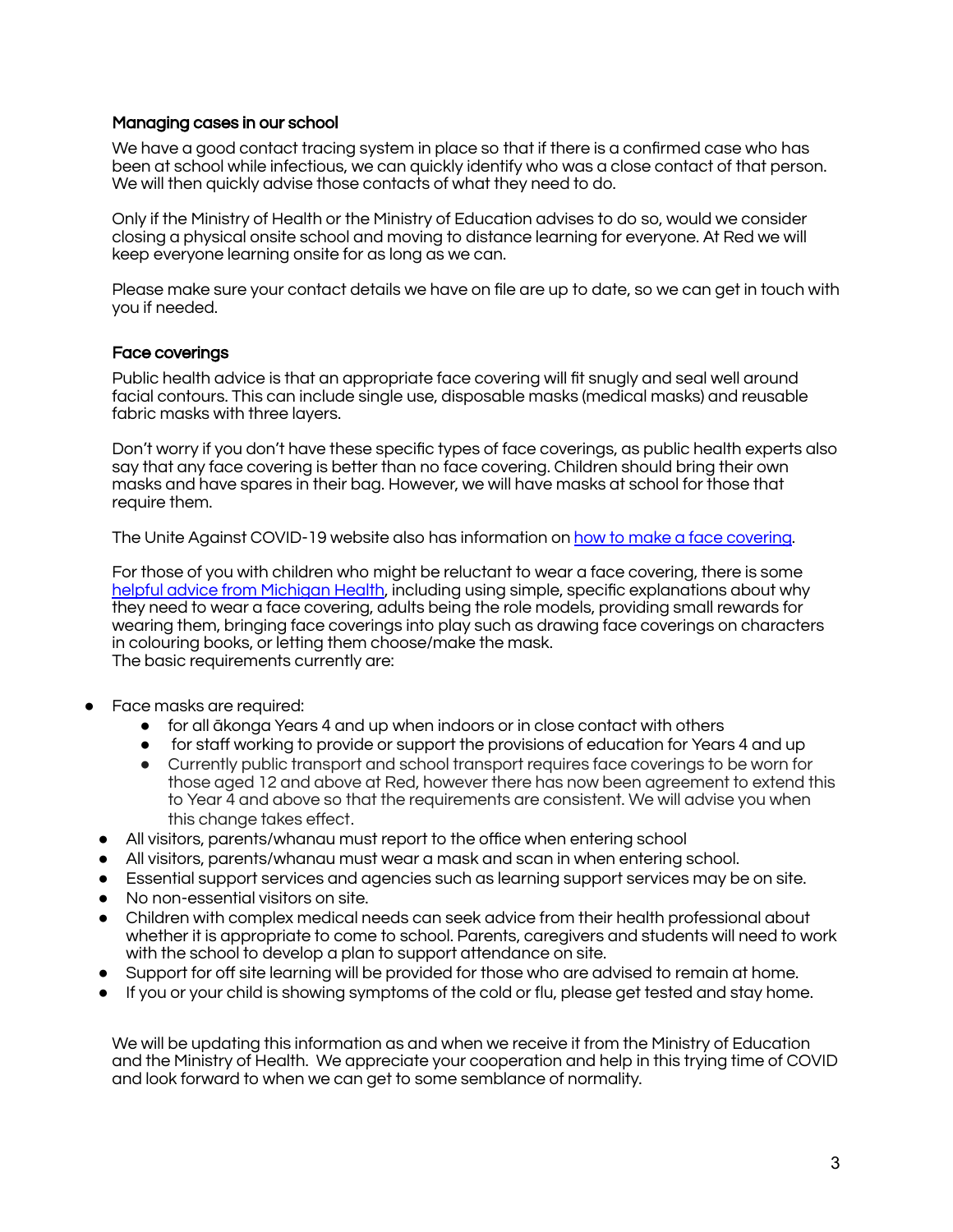## Keeping good hygiene practices

Basic hygiene measures include good hand hygiene, cough and sneeze etiquette, avoiding touching your face, and cleaning surfaces.

- Wash your hands with soap and water often (for at least 20 seconds) and dry thoroughly. Use an alcohol-based sanitiser and rub hands together if soap and water is unavailable.
- Cough or sneeze into your elbow or cover your mouth and nose with tissues. Put them in a bin immediately.
- Avoid touching your face, including your eyes, nose or mouth if your hands are not clean. Surfaces may have infectious droplets.
- Clean surfaces regularly. This includes items frequently touched like door handles and phones.

### Preparing for COVID-19

You can also prepare for COVID-19, making sure you and your household have a plan and know what to do. This will mean your whānau and community can help each other if needed. Find out more here:

- Be prepared for [COVID-19](https://covid19.govt.nz/prepare-and-stay-safe/be-prepared-for-covid-19/)
- Download the COVID-19 [Readiness](https://covid19.govt.nz/assets/resources/posters/COVID-19-Readiness-Checklist.pdf) Checklist [PDF, 121 KB]
- What to expect when [self-isolating](https://covid19.govt.nz/isolation-and-care/what-to-expect-when-self-isolating-at-home/) at home

### Self-isolating at home because of COVID-19

Many people will be able to manage self-isolation with help from friends and whānau, but there is help available if you need it – both with health support and access to food and other essentials.

- · What to expect when [self-isolating](https://covid19.govt.nz/isolation-and-care/what-to-expect-when-self-isolating-at-home/) at home | Unite against COVID-19 [\(covid19.govt.nz\)](https://covid19.govt.nz/isolation-and-care/what-to-expect-when-self-isolating-at-home/)
- · Getting extra support if you have COVID-19 or are [self-isolating](https://covid19.govt.nz/isolation-and-care/getting-extra-support-if-you-have-covid-19-or-are-self-isolating/) | Unite against COVID-19 [\(covid19.govt.nz\)](https://covid19.govt.nz/isolation-and-care/getting-extra-support-if-you-have-covid-19-or-are-self-isolating/)
- · COVID-19 positive managing your [symptoms](https://www.healthnavigator.org.nz/health-a-z/c/covid-19-positive-managing-your-symptoms/) | Health Navigator NZ

If you know anyone in your community affected by COVID-19 and who may need help, such as food and other financial assistance, Work and Income has a range of support [available](https://workandincome.govt.nz/covid-19/) for individuals, families, employers and [self-employed](https://workandincome.govt.nz/covid-19/) people affected by COVID-19.

#### Work and Income support

The beginning of the year can be a tough time for parents who are faced with many costs and it is important you are aware of what assistance you may be able to get from Work and Income. These are available to people on a low income as well as those on a benefit.

#### [Check](https://check.msd.govt.nz/) what you might get here

- [School](https://www.workandincome.govt.nz/eligibility/children/school-costs.html) costs
- · Out of School Care and [Recreation](https://www.workandincome.govt.nz/products/a-z-benefits/oscar-subsidy.html) (OSCAR) Subsidy
- · Other Childcare [Assistance](https://www.workandincome.govt.nz/providers/childcare-assistance/index.html)
- School and Year Start-up [Payment](https://www.workandincome.govt.nz/products/a-z-benefits/school-and-year-start-up-payment.html) (for people getting Orphan's Benefit or Unsupported Child's Benefit)
- Help with living costs (including food and [rent/mortgage\)](https://www.workandincome.govt.nz/eligibility/living-expenses/index.html)

Use the links above or call 0800 559 009 to find out more, or to apply.

MoneyTalks can assist with free [budgeting](https://www.moneytalks.co.nz/) and debt help

You can also contact your local community provider. Please find more [information](https://www.msd.govt.nz/about-msd-and-our-work/covid-19/care-in-the-community-welfare-response/index.html) here.